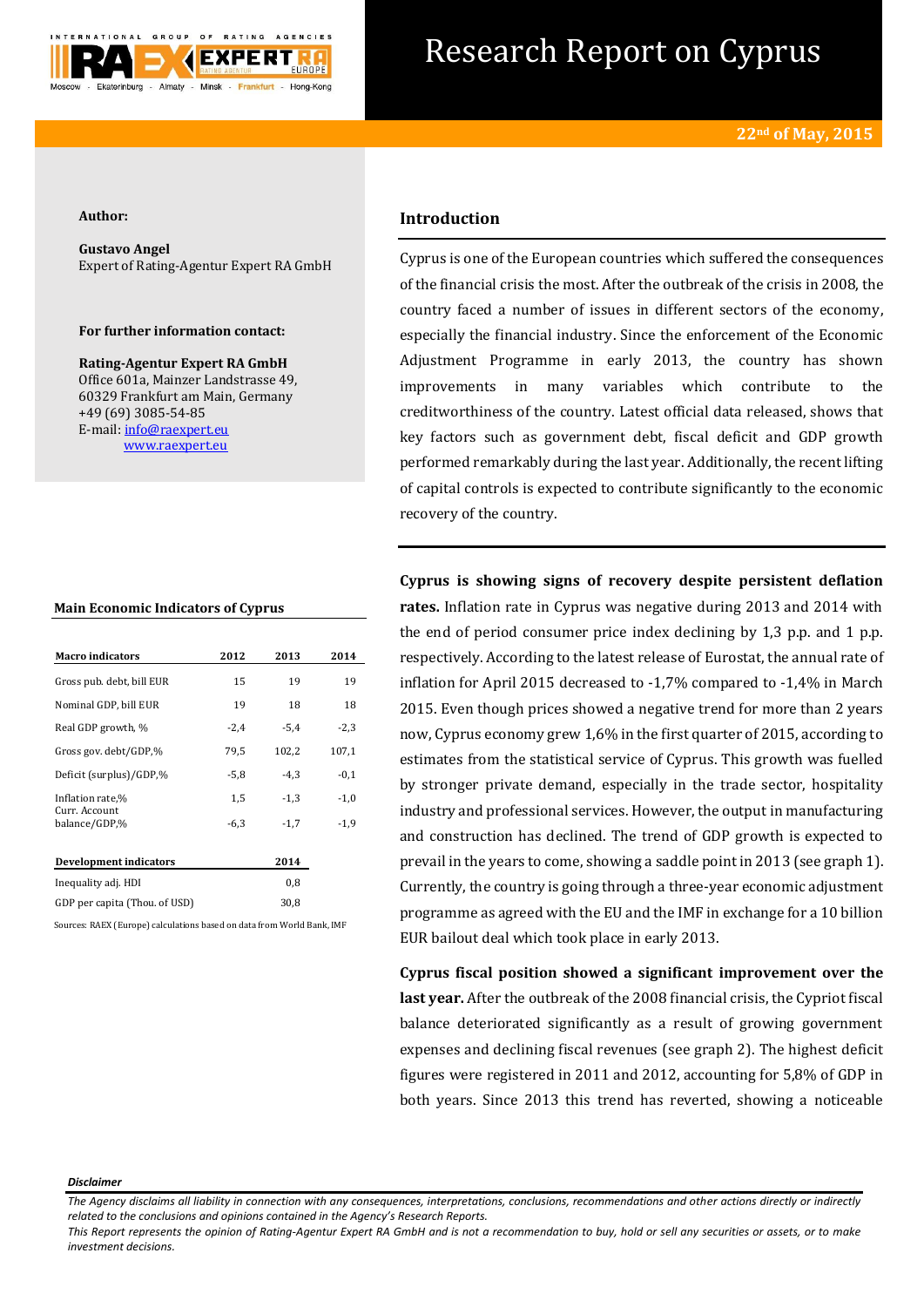#### **Graph 1:** Cyprus GDP growth rate

Ekaterinburg

GROUP



 $O F$ 

Almaty - Minsk -

**EXPER** 

Frankfurt

AGENCIES

Hong-Kong

Source: RAEX (Europe) calculations based on data from IMF

**Graph 2:** Fiscal position of the Cyprus government (as % of GDP)



Source: RAEX (Europe) calculations based on data from IMF

#### **Graph 3:** Cyprus gross government debt



Source: RAEX (Europe) calculations based on data from IMF

improvement of the fiscal balance. The slight deficit recorded by the end of 2014 (0,1% of GDP) was the lowest in the last six years.

**Gross government debt remains high with a upward trend.** Fueled by tighter austerity measures and a recent reduction of the fiscal deficit, Cyprus gross government debt stabilized around €18 billion since 2013. While debt to GDP ratio was 107% by the end of 2014, its 2013-14 growth rate was significantly lower than that of previous years (see graph 3). Given recently announced encouraging prospects for the Cypriot economy, we expect this ratio to start showing a downward trend in the years to come. In contrast, debt to fiscal revenues ratio showed a downward shift in 2014, ending the year with a value of 267%.

**Recently, domestic and external payment restrictions were lifted by the Cypriot government.** Measures implemented by the Cypriot government by the end of 2011 to prevent a potential deposit run, and therefore preserve the stability of the financial system, were dismissed in April 2015. This measure was welcomed by the business sector of the country as it brings back normality to the banking system and helps attract foreign investments. Now when the external controls have been lifted, both businesses and individuals will be allowed to transfer money abroad without any restrictions. During the time restrictions were in place, there were cash withdrawal limits of  $\epsilon$ 9 000 per month, the use of credit cards abroad was restricted to maximum of €5 000 per person per month and domestic wire-transfers were only allowed for individuals and legal entities up to €3 000 and €50 000 per month respectively.

**The banking sector of Cyprus shows mixed results.** As a result of large disposal of non-core bank assets and loan-book deleveraging, which followed the adjustment programme implemented by the Cypriot authorities on March 20131, the banking system of the country ended 2013 with a ratio of assets to GDP and volume of credit to GDP equal to 428% and 336% respectively. However, 2014 saw a reversion in the trend of these variables with an assets to GDP ratio of 432% and credit to GDP ratio of 352% by the end of the year (see graph 4). This reversal can be in part explained by the better conditions and prospects of the Cypriot economy. In contrast, the banking sector is still showing signs of weakness as the share of distressed loans to total loans climbed steadily since the outbreak of the financial crisis in 2008.

#### *Disclaimer*

**.** 

<sup>1</sup> On 25 March 2013, a €10 billion international [bailout](http://en.wikipedia.org/wiki/Bailout) by th[e Eurogroup,](http://en.wikipedia.org/wiki/Eurogroup) [European Commission](http://en.wikipedia.org/wiki/European_Commission) (EC)[, European Central Bank](http://en.wikipedia.org/wiki/European_Central_Bank) (ECB) an[d International Monetary Fund](http://en.wikipedia.org/wiki/International_Monetary_Fund) (IMF) was announced, in return for Cyprus agreeing to close the country's second-largest bank (the [Cyprus Popular Bank,](http://en.wikipedia.org/wiki/Cyprus_Popular_Bank) also known as Laiki Bank), imposing a one-tim[e bank deposit levy](http://en.wikipedia.org/wiki/Bank_deposit_levy) on all uninsured deposits there, and possibly around 40% of uninsured deposits in the [Bank of Cyprus](http://en.wikipedia.org/wiki/Bank_of_Cyprus) (the island's largest [commercial bank\)](http://en.wikipedia.org/wiki/Commercial_bank), many held by wealthy citizens of other countries (many of the[m from Russia\)](http://en.wikipedia.org/wiki/Russians_in_Cyprus) who were using Cyprus as a «[tax haven](http://en.wikipedia.org/wiki/Tax_haven)».

*The Agency disclaims all liability in connection with any consequences, interpretations, conclusions, recommendations and other actions directly or indirectly related to the conclusions and opinions contained in the Agency's Research Reports.*

*This Report represents the opinion of Rating-Agentur Expert RA GmbH and is not a recommendation to buy, hold or sell any securities or assets, or to make investment decisions.*